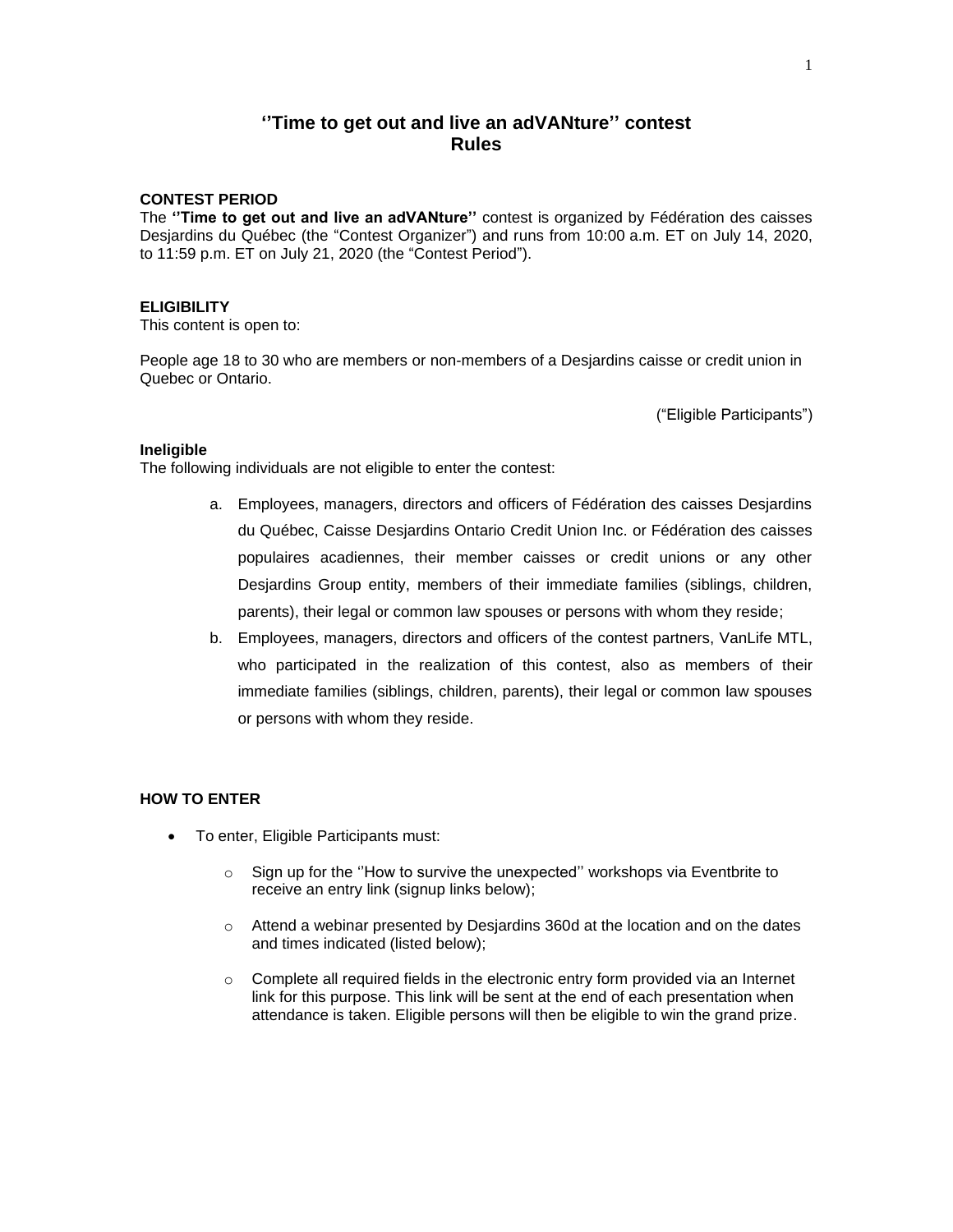### **Activation locations and times**

- The " How to survive the unexpected" workshops will be broadcast on the Microsoft Teams platform. Full details can be found on the Eventbrite event planned for this purpose:
	- o French: July 20, 2020, from 12:00 p.m. ET to 1:00 p.m. ET [\(www.atelier360dsurvivreauximprevus.eventbrite.ca\)](http://www.atelier360dsurvivreauximprevus.eventbrite.ca/)
	- o English: July 21, 2020, from 12:00 p.m. ET to 1:00 p.m. ET [\(www.360dworkshopsurvivetheunexpected.eventbrite.ca\)](http://www.360dworkshopsurvivetheunexpected.eventbrite.ca/)

#### **No purchase or consideration required.**

Limit one (1) entry per Eligible Participant regardless of entry method.

#### **Contest entry**

No purchase or consideration required. To enter the contest without purchase or consideration, Eligible Participants must legibly hand write a letter with their name, their address including city and postal code, their telephone number, the date and an original text of approximately 50 words on "My actions to maintain good financial health" and mail it in a postage-paid envelope to: Exploitation Commerciale, 5 Complexe Desjardins, Basilaire 2 Centre, Montreal QC H5B 1B2. To be valid, no-purchase/no-consideration entries must be postmarked no later than July 28, 2020, the last day of the contest. Upon receipt of the letter, the contest entry will automatically be registered and provide one chance to win. Limit one entry per stamped envelope. All such entries will be subject to the same terms and conditions as other entries. Mechanical reproductions will not be accepted. Entries are the property of the Contest Organizer and will not be returned.

### **PRIZES**

Only Eligible Participants who have met the conditions listed in HOW TO ENTER are eligible for the prize draw.

- ➢ There is one (1) prize to be won, with a total value of \$1,300.00. The prize consists of:
	- $\triangleright$  One (1) weekend getaway with VanLife MTL (4 days and 3 nights) aboard a vehicle equipped for 2 people, as well as the cost of a visit to a SÉPAQ national park and gas. The rental includes basic insurance, 200 km/day, 24/7 roadside assistance, cooking and cleaning supplies, a cooler and a stove with grill. The prize, which will be drawn among all Eligible Participants, includes:
		- o A \$1,000 travel voucher from VanLife MTL;
			- Valid until June 15, 2021, depending on vehicle availability. Non-transferable, not redeemable for cash and non-refundable. Security deposit of \$2,500 extra (by credit card only), refundable upon return of the vehicle in good condition. Additional fees may apply depending on the options selected and the addition of extra passengers. Driver must be at least 25 years old and hold a valid Canadian driver's license. Winner and guests must accept and comply with all the terms and conditions of use. For full details, go to [https://www.vanlifemtl.com/en/terms/.](https://www.vanlifemtl.com/en/terms/)
		- o A \$150 SÉPAQ gift certificate;

Redeemable in all SÉPAQ establishments (except partners) for all products and services offered. No expiry date. Cannot be exchanged for cash or refunded. Not responsible for lost, stolen or damaged cards.

o A \$150 Petro-Canada gift card;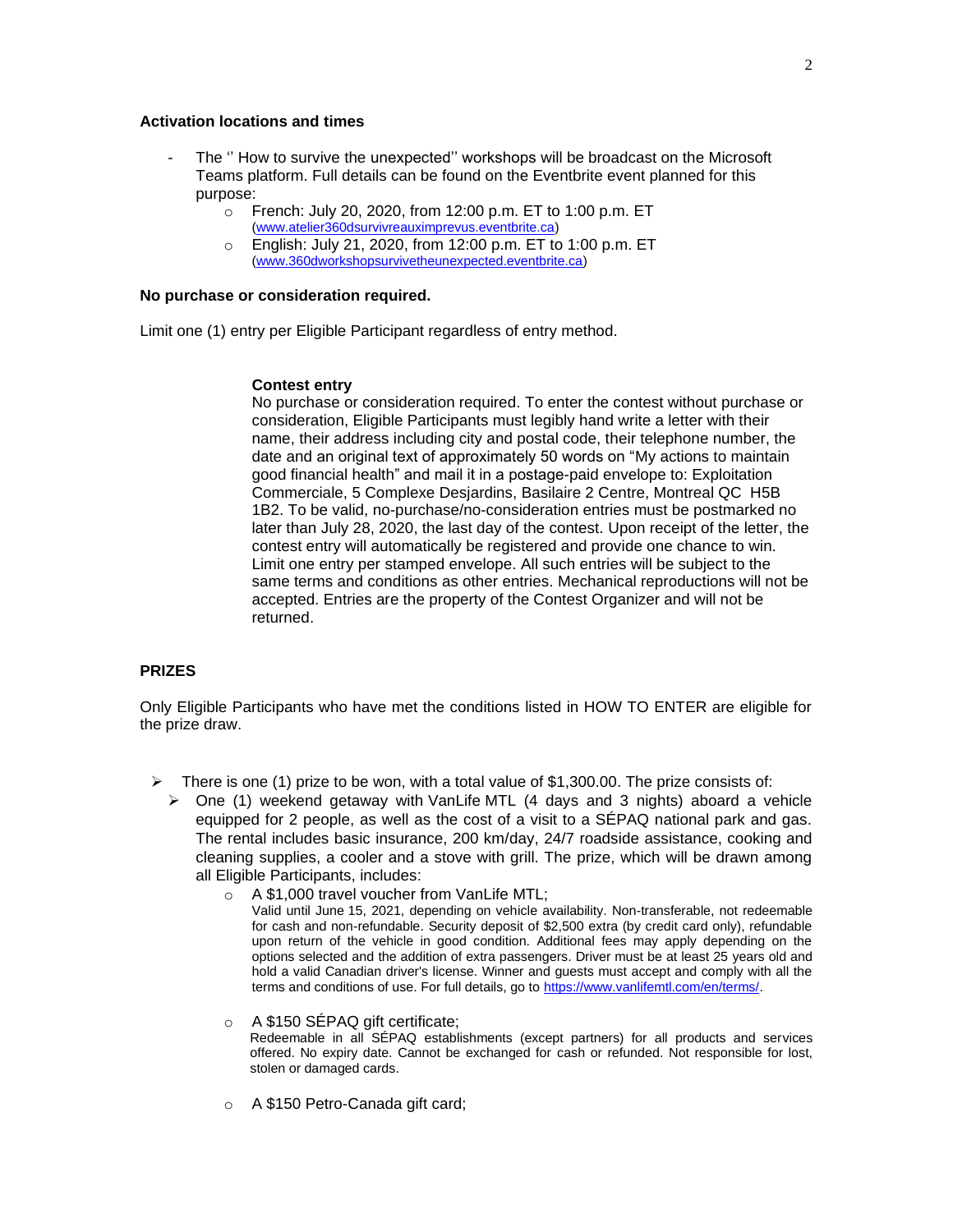Valid at all Petro-Canada convenience stores across the country (including its partner North Atlantic Petroleum [NAP] in Newfoundland and Labrador), for all products and services offered (except for gift card purchases). No expiry date. Cannot be exchanged for cash or refunded. Maximum one (1) gift card per in-store transaction. Cannot be redeemed at the distributor. Not responsible for lost, stolen or damaged cards. Use of the gift card constitutes acceptance of the terms and conditions attached thereto. For more information or to find out the balance of the card go to [https://www.petro-canada.ca/en/personal/terms-conditions.](https://www.petro-canada.ca/en/personal/terms-conditions)

Anything not described above is not included in the prize and is the responsibility of the winner.

The winner, and not the Contest Organizer or the persons on whose behalf the contest is held, is solely responsible for paying any taxes that may arise from the awarding of the prize.

#### **DRAW**

The winner will be determined by a computerized random draw. The draw will be held on July 29, 2020, at 12:05 p.m. ET in the presence of Desjardins employees acting as witnesses at the offices of the Contest Organizer, the Commercial Operations Team, at 5 Complexe Desjardins, Basilaire 2 Centre in Montreal.

The odds of winning depend on the number of eligible entries received during the Contest Period.

#### **GENERAL CONDITIONS**

- 1. To be declared a prizewinner, the selected participant must:
	- a) Be reached by telephone or email by the Contest Organizer within ten (10) days of the draw. The selected participant must be reached within two (2) attempts and will have forty-eight (48) hours to return the Contest Organizer's call or email, if applicable, failing which they will forfeit the prize;
	- b) Attend one of the contest webinars presented by Desjardins 360d at the location and on the dates and times indicated above;
	- c) Confirm that they meet the eligibility conditions and other requirements of these contest rules, including possession of a valid ID;
	- d) Correctly answer, unaided, a time-limited mathematical skill-testing question over the phone;
	- e) Sign the declaration and release form (the "Declaration Form") sent to them by mail, email or fax and return it to the Contest Organizer within ten (10) business days of receipt.

Should the selected participant fail to meet any of the above-mentioned terms or any other condition in these contest rules, the selected participant will be disqualified and, at the Contest Organizer's discretion, the prize will be withdrawn or a new draw will be held for the prize, in accordance with these contest rules, until a participant is selected and declared the prizewinner. In such a case, the same terms and conditions will apply and be adapted as necessary.

A) **Awarding of prize.** Within 15 days of receipt of the Declaration Form, the Contest Organizer will send an email to the winner describing how to claim the prize. Should the selected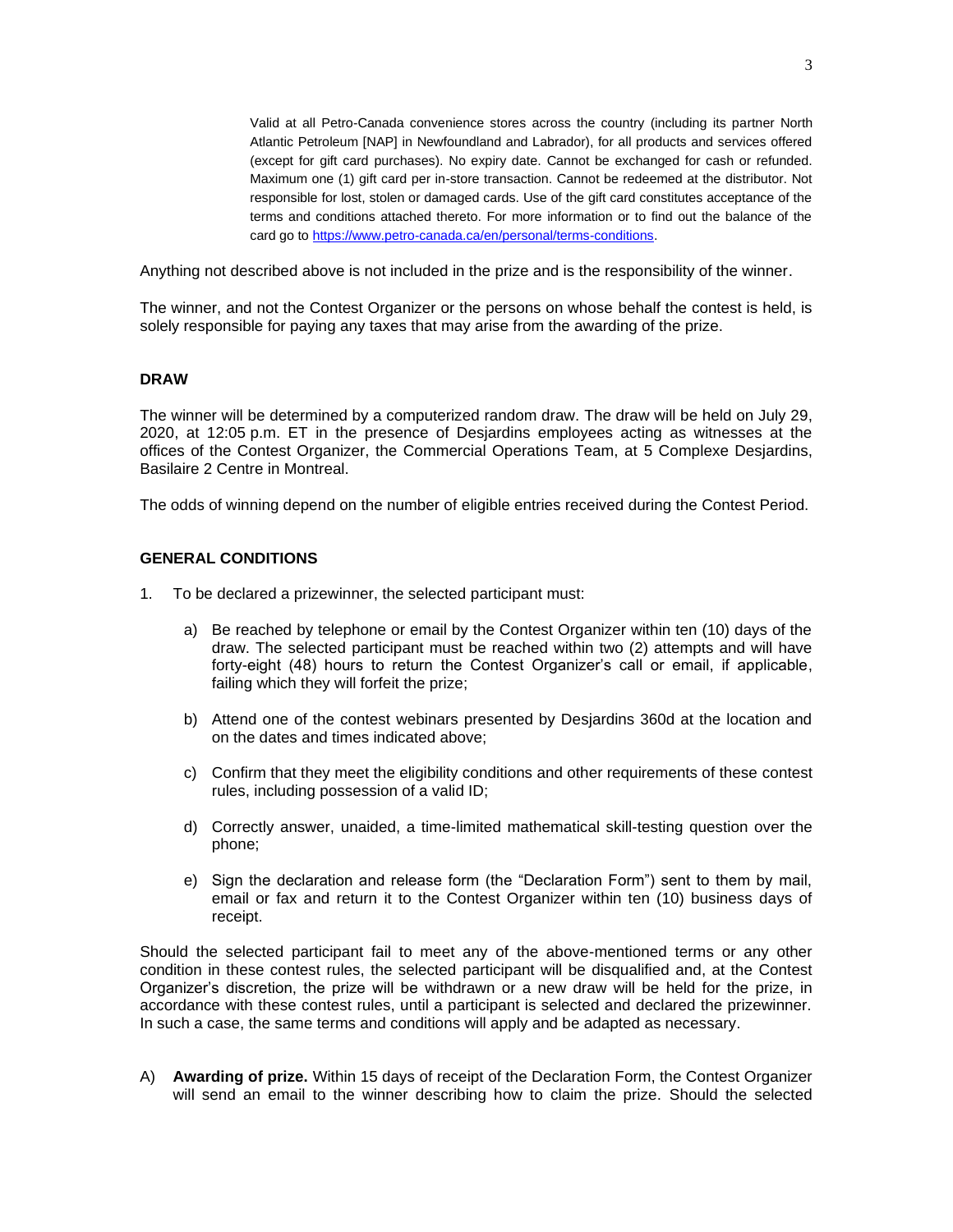participant refuse the prize, the Contest Organizer will be released from all obligations relating to the awarding of the prize and may, at its discretion, withdraw the prize or hold a new draw in accordance with the procedure described in the previous section.

- B) **Verification.** All entries and Declaration Forms may be subject to verification by the Contest Organizer. Any entry that is incomplete, inaccurate, illegible, mechanically reproduced, mutilated, fraudulent, registered or submitted late, contains an invalid telephone number or is otherwise non-compliant may be rejected and will not entitle the participant to the prize.
- C) **Disqualification.** Anyone who enters or attempts to enter this contest by means that do not comply with these contest rules or that are unfair to other participants (e.g., via hacking or using a voting group or false names) will be automatically disqualified and may be reported to the appropriate legal authorities.
- D) **Contest operation.** Any attempt to undermine the legitimate conduct of the contest is a violation of civil and criminal laws. If any such attempts are made, the Contest Organizer reserves the right to reject the participant's entries and obtain redress under the law.
- E) **Acceptance of prize.** The prize must be accepted as described in these contest rules and cannot, under any circumstances, be transferred, in whole or in part, to anyone else, replaced by another prize or redeemed for cash, subject to the sole discretion of the Contest Organizer.
- F) **Limitation of liability.** If the Contest Organizer is unable to award the prize as described in these contest rules, it reserves the right to award a similar prize of equal value or, at its sole discretion, to award the monetary value of the prize identified in these rules. Under no circumstances will the Contest Organizer be required to award more prizes or to award a prize other than in accordance with these contest rules. **OR IF THERE ARE MORE PRIZES THAN ELIGIBLE PARTICIPANTS**: In the event there are more prizes offered than Eligible Participants, the Contest Organizer reserves the right to cancel the additional prizes.
- G) **Limitation of liability: Use of prize.** The winner releases the Contest Organizer and the persons on whose behalf the contest is held from any liability for any loss that may arise from entering the contest or from accepting or using the prize. The winner acknowledges that upon receipt of the prize or the letter confirming that they have won the prize, fulfillment of prize-related obligations becomes the sole and exclusive responsibility of any product and service providers. The winner agrees to sign a declaration and release form to this effect. The winner acknowledges that the only applicable guarantee is the usual manufacturer's warranty.
- H) **Limitation of liability: Contest operation.** The Contest Organizer and the persons on whose behalf the contest is held cannot be held liable for any malfunction of any computer component, software or line of communication, the loss or absence of network communication, or any transmission that is faulty, incomplete, incomprehensible or deleted by any computer or network and which may limit or prevent any person from reading the contest rules. Furthermore, the Contest Organizer cannot be held liable for any loss or damage that may be caused, directly or indirectly, in whole or in part, by any web page, software or other download or by the transmission of any information concerning contest entry. More specifically, if the administration, security, impartiality, integrity or operation of the contest is corrupted or seriously affected by reason of a virus, bug, alteration, unauthorized intervention, fraud, technical failure or any other reason, the Contest Organizer reserves the right to cancel, modify, extend or suspend the contest without prior notice (subject to approval by Régie des alcools, des courses et des jeux du Québec in Quebec).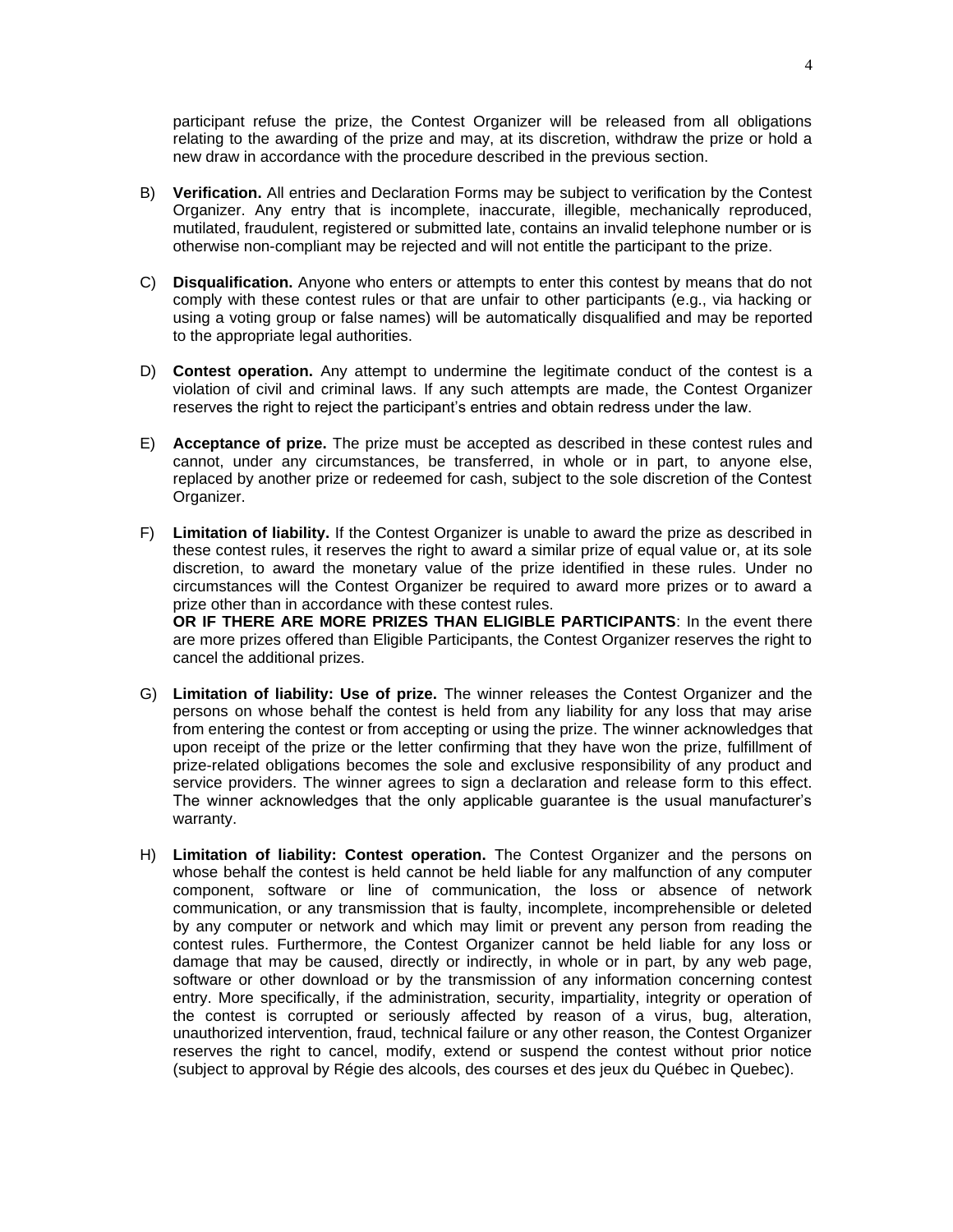- I) **Limitation of liability: Facebook.** Participants acknowledge and accept that the Facebook site is not the property of and is not operated by the Contest Organizer, and nevertheless agree to comply with Facebook's terms of use. Any personal information collected for this contest is for the exclusive use of the Contest Organizer and will not be communicated in any way to Facebook. Facebook is not associated with the contest, is not a contest sponsor and will not bear any liability for the contest. (For social media contests)
- J) **Limitation of liability: Receipt of entries.** The Contest Organizer and the persons on whose behalf the contest is held cannot be held liable for entries that are lost, misdirected or late, including as a result of a postal service-related problem or any breakdown, for any reason whatsoever, of the website during the Contest Period, including any damage to a participant's computer or mobile device.
- K) **Limitation of liability: Situation beyond the Contest Organizer's control.** The Contest Organizer and the persons on whose behalf the contest is held cannot be held liable in any way whatsoever in the event their inability to act results from a fact or situation beyond their control, or from a strike, lockout or other labour dispute occurring in the organizations or companies whose services are used for contest operation.
- L) **Contest changes.** The Contest Organizer reserves the right, at its sole discretion, to cancel, terminate, modify or suspend this contest in whole or in part should human intervention or an event take place that could alter or affect the administration, security, impartiality or operation of the contest as provided for in these contest rules, subject to the approval of Régie des alcools, des courses et des jeux du Québec, if required. The Contest Organizer cannot be held liable should such an event or intervention occur.
- M) **Termination of the contest.** If the contest must be terminated, in whole or in part, for any reason whatsoever before the closing date provided in these contest rules, the Contest Organizer may, at its sole discretion, award the prizes by choosing from all eligible entries duly received up to the date of the event resulting in the termination of the contest.
- N) Under no circumstances will the Contest Organizer be required to award more prizes or to award a prize other than in accordance with these contest rules.
- O) **Limitation of liability: Contest entry.** By entering or attempting to enter the contest, participants agree to indemnify the Contest Organizer or persons on whose behalf the contest is held for any damage that may result from entering or attempting to enter the contest.
- P) By accepting the prize, the winner authorizes the Contest Organizer / and the persons on whose behalf the contest is held / and caisses belonging to Caisse Desjardins Ontario Credit Union Inc. to use, if required, their name, photo, likeness, voice, place of residence and prize statement for publicity purposes without any form of compensation.
- Q) **Communication with participants.** There will be no communication or correspondence about this contest with participants, except as provided for in these rules or at the Contest Organizer's initiative or to obtain consent to use entries made without purchase or consideration.
- R) **Personal information.** Personal information about participants gathered in the course of the contest will be used solely to administer the contest. No communications, commercial or otherwise, unrelated to this contest will be sent to participants, unless they have otherwise agreed.
- S) **Property.** Entry forms and Declaration Forms are the property of the Contest Organizer and will not be returned to participants under any circumstances.